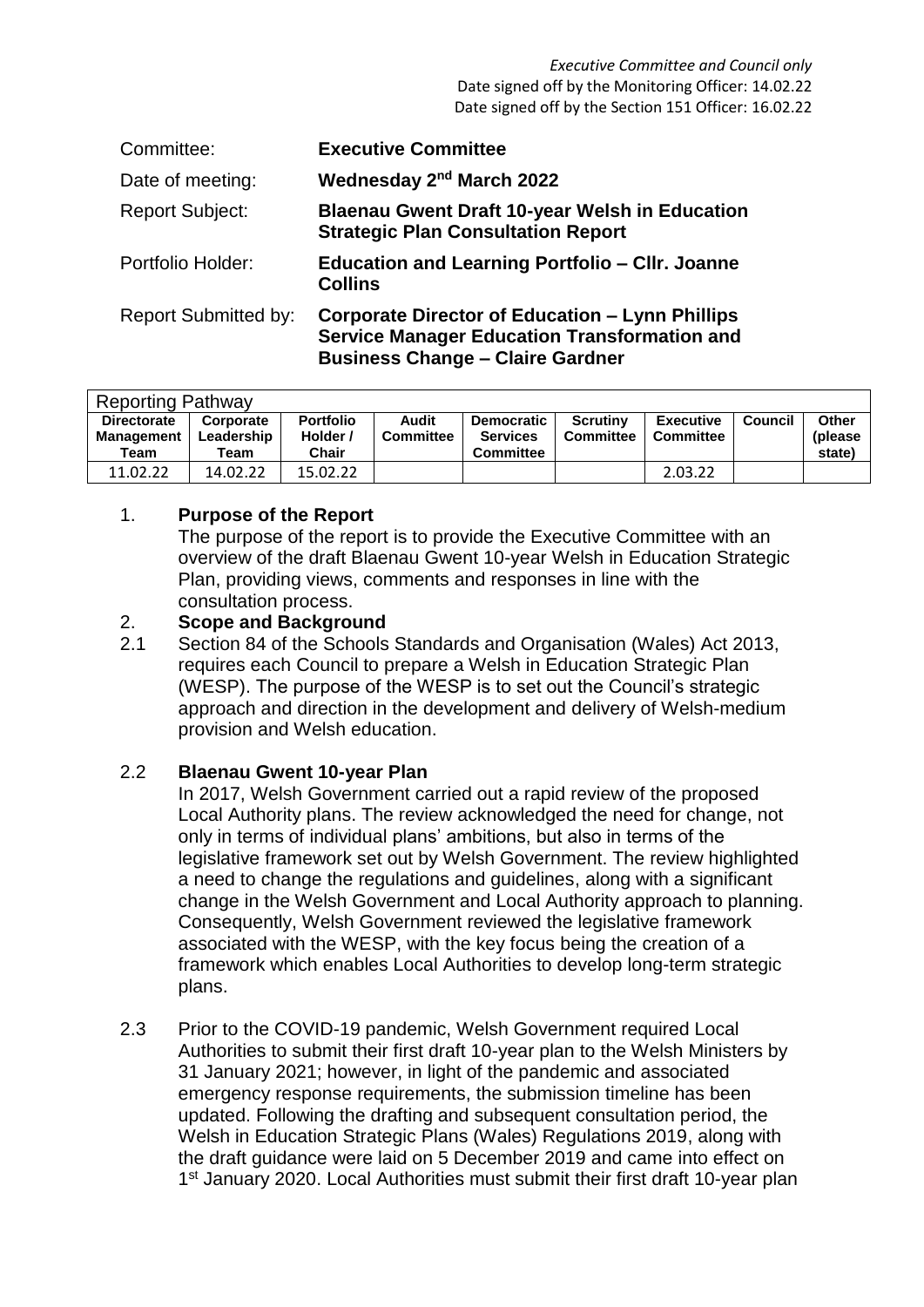to the Welsh Ministers on 31<sup>st</sup> January 2022, with the plan operational from September 2022. The current BG WESP will remain in force until that date.

- 2.4 The Welsh Government expects Local Authority 10-year plans to encompass the following:
	- A clear and concise vision based on the target agreed;
	- Local education profile (numbers of school age learners, the number of each school under each category, and the number of learners within each school category);
	- Key data for each outcome (current baseline and projections);
	- Any high level plans or factors which impact education in the county
	- Clear aims and objectives under the 7 outcomes;
	- A clear link between how each aspect of the plan contributes to the vision and the overarching target; and,
	- A clear link between the plan and other Local Authorities strategies and relevant policy areas.
- 2.5 Blaenau Gwent Council's Vision for Welsh-medium Education is as follows:

**'***To build upon the strong progress made to date, by creating a sustainable education system which enhances provision, uptake and use of the Welsh language; creating skilled and empowered citizens who are proud to live and work both within and outside of Wales'.*

2.6 The strategic aim of which will be to create**:**

> *A community who embrace the Welsh language and culture with confidence and pride.*

- 2.7 We will seek to achieve our vision by promoting, developing and enhancing Welsh-medium education provision and services. We will do so by working closely with the Welsh in Education Forum (WEF), along with other key strategic partners including Welsh Government, and other Local Authorities. Our strategic objectives include:
	- To raise the profile of Welsh medium Education, along with the benefits of being bi-lingual;
	- To create high quality, thriving learning establishments which support effective pupil, staff, community and partner engagement;
	- To support integration of services and create an immersive experience for learners;
	- To secure improved school to school and partnership work, facilitating wider use and development of the Welsh language;
	- To create a skilled and sustainable workforce, committed to continuing professional development;
	- To ensure inclusive teaching and learning environments and opportunities for all learners; and,
	- To improve progression opportunities by reviewing and implementing a curriculum which is firmly aligned to further and higher education.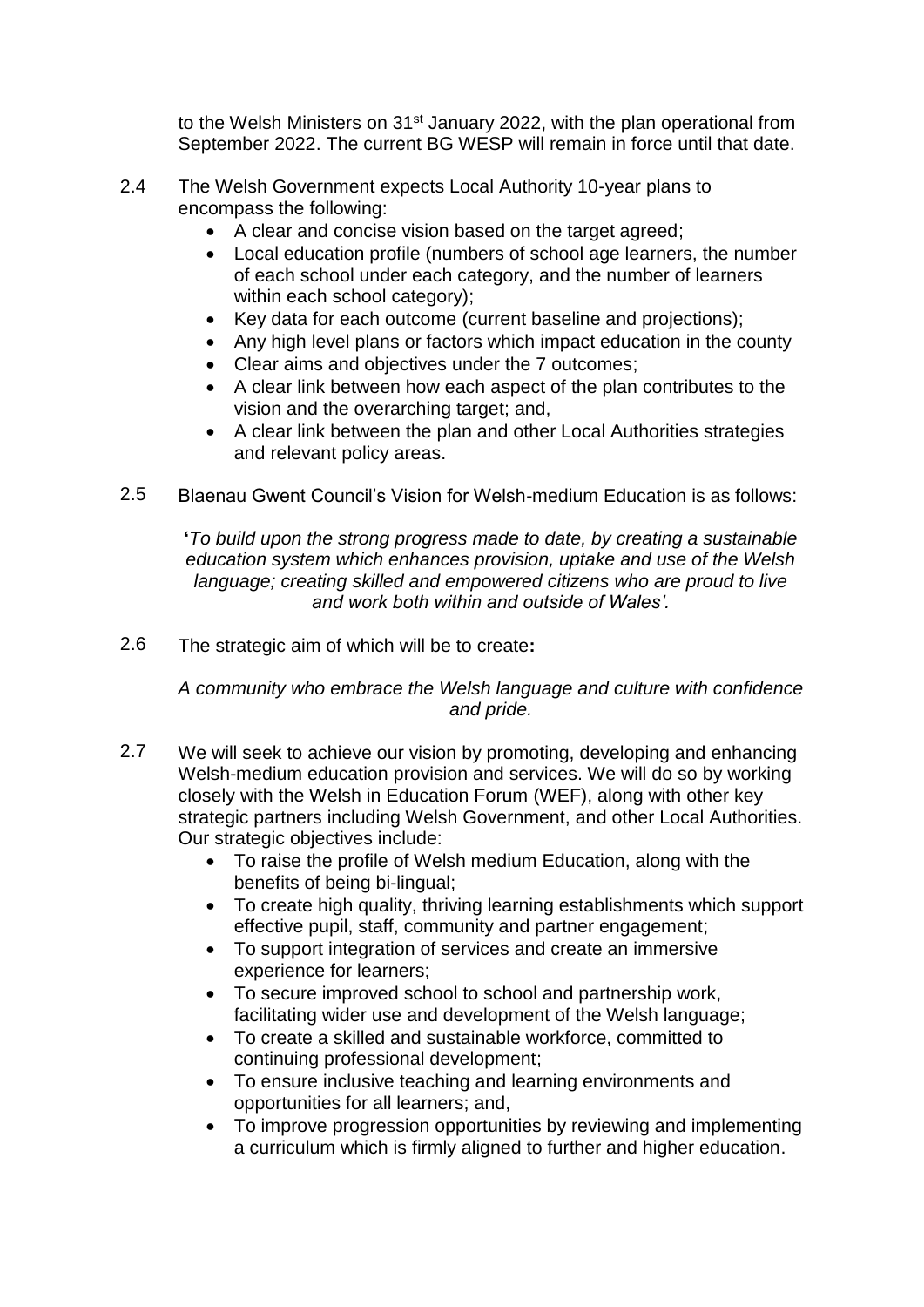- 2.8 The Council seeks to achieve the following outcomes as set out by Welsh Government, which reflect the learner's education journey, and are consistent with the policy areas of Cymraeg 2050 and Education in Wales: Our National Mission:
	- Outcome 1 More nursery children/three year-olds receive their education through the medium of Welsh.
	- Outcome 2 More reception class children/five year olds receive their education through the medium of Welsh.
	- Outcome 3 More children continue to improve their Welsh language skills when transferring from one stage of their statutory education to another.
	- Outcome 4 More learners study for assessed qualifications in Welsh (as a subject) and subjects through the medium of Welsh.
	- Outcome 5 More opportunities for learners to use Welsh in different contexts in school.
	- Outcome 6 An increase in the provision of Welsh-medium education for pupils with additional learning needs (ALN) (in accordance with the duties imposed by the Additional Learning Needs and Education Tribunal (Wales) Act 2018.
	- Outcome 7 Increase the number of teaching staff able to teach Welsh (as a subject) and teach through the medium of Welsh.
- 2.9 In order to ensure that we achieve the aforementioned vision and objectives, Blaenau Gwent County Borough Council are committed to working towards the ambitious Welsh Government target, to increase the Year 1 cohort taught via the medium of Welsh to 75 pupils. When compared with the 2019/20 baseline data used by Welsh Government, this would equate to 10% (an increase of 6 percentage points increase) of the total Year 1 cohort being taught via the medium of Welsh by 2032.
- 2.10 The Education Transformation team established an engagement plan/strategy to ensure that, key stakeholders and partners, effectively contributed to and informed development of the 10-year plan. This included:
	- Developing and regularly reviewing a stakeholder map and engagement plan
	- Undertaking reflection sessions with WEF members and key partners, with the aim of reviewing the development and implementation of the BG WESP (2017-2020) including an appraisal of: outcomes, achievements, targets, barriers, challenges, progression opportunities, partners/stakeholders and data
	- Establishing a sub-group of the WEF to agree a timeline and approach to drafting and reviewing the 10-year plan, whilst also monitoring progress aligned to it's development
	- Working with neighbouring authorities via the Regional WEF Planning and School Places and Demand Group, to ensure alignment whilst also identifying and exploiting opportunities
- 2.11 Working closely with BG Welsh Education Forum, along with other key stakeholders e.g. Health and neighbouring Authorities, the Education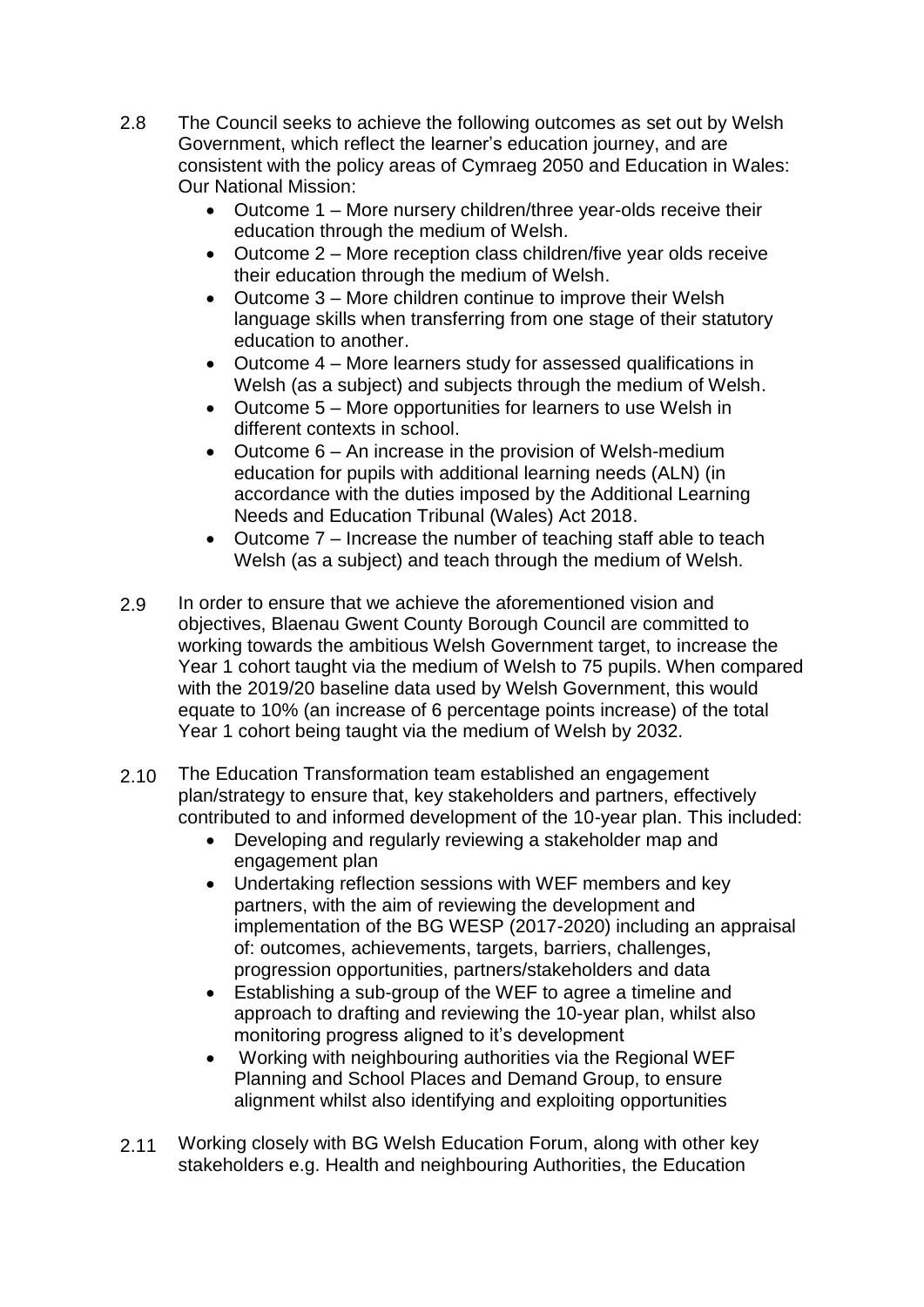Transformation team produced a draft 10-year WESP. The document was developed in accordance with Welsh Government regulations and guidance. The team then initiated a formal consultation process, whereby the document was issued to all consultees identified within the Welsh Government WESP Guidance, whilst also being made available on the Council's Webpage. A Communications plan was drafted, which included Corporate Communications regularly promoting the consultation via the Council's social media pages, and Education doing so via schools and key partners. The consultation period commenced on Friday 5<sup>th</sup> November 2021 and concluded on Monday 3rd January 2022.

#### 2.12 **Consultation Out-turn**

The outcome of the consultation processes was reflective of the effective engagement undertaken by both the Welsh Education Forum and the Education Transformation team, in ensuring that stakeholder views were captured and incorporated within the final draft. During the 8-week consultation process:

- 6 written Reponses were received, including one out of time (for more information please refer to **Appendix 1**)
- 6 survey responses, of which 5 strongly supported the plan (for more information please refer to **Appendix 2**).
- 2.13 A number of respondents referenced the positive progress made to date, whilst also recognising the commitment of the Council in line with the development and growth of both Welsh Education and the Welsh language. All responses were considered, including areas whereby consultees had suggested that the draft plan could be strengthened, and the document was updated accordingly (please refer to **Appendix 3** – with additions reflected post consultation in red). Education, along with the WEF also plan to take account of the comments in line with development of the WESP delivery plan.
- 2.14 The draft document was submitted on Monday 31<sup>st</sup> January to Welsh Government, subject to Executive Committee approval. The final version will be submitted in March, post Executive consideration.

### 3. **Options for Recommendation**

- 3.1 **Option 1:** Executive Committee accepts the draft 10-year WESP; or,
- 3.2 **Option 2:** Executive Committee provides comments and/or revisions to the 10-year WESP.
- 4. **Evidence of how does this topic supports the achievement of the Corporate Plan / Statutory Responsibilities / Blaenau Gwent Wellbeing Plan**
- 4.1 The Council has a statutory obligation to produce a WESP document in line with Section 84 of the Schools Standards and Organisation (Wales) Act 2013. For more information, please refer to the strategic context set out within the plan (Page 3 and 4 of **Appendix 1**),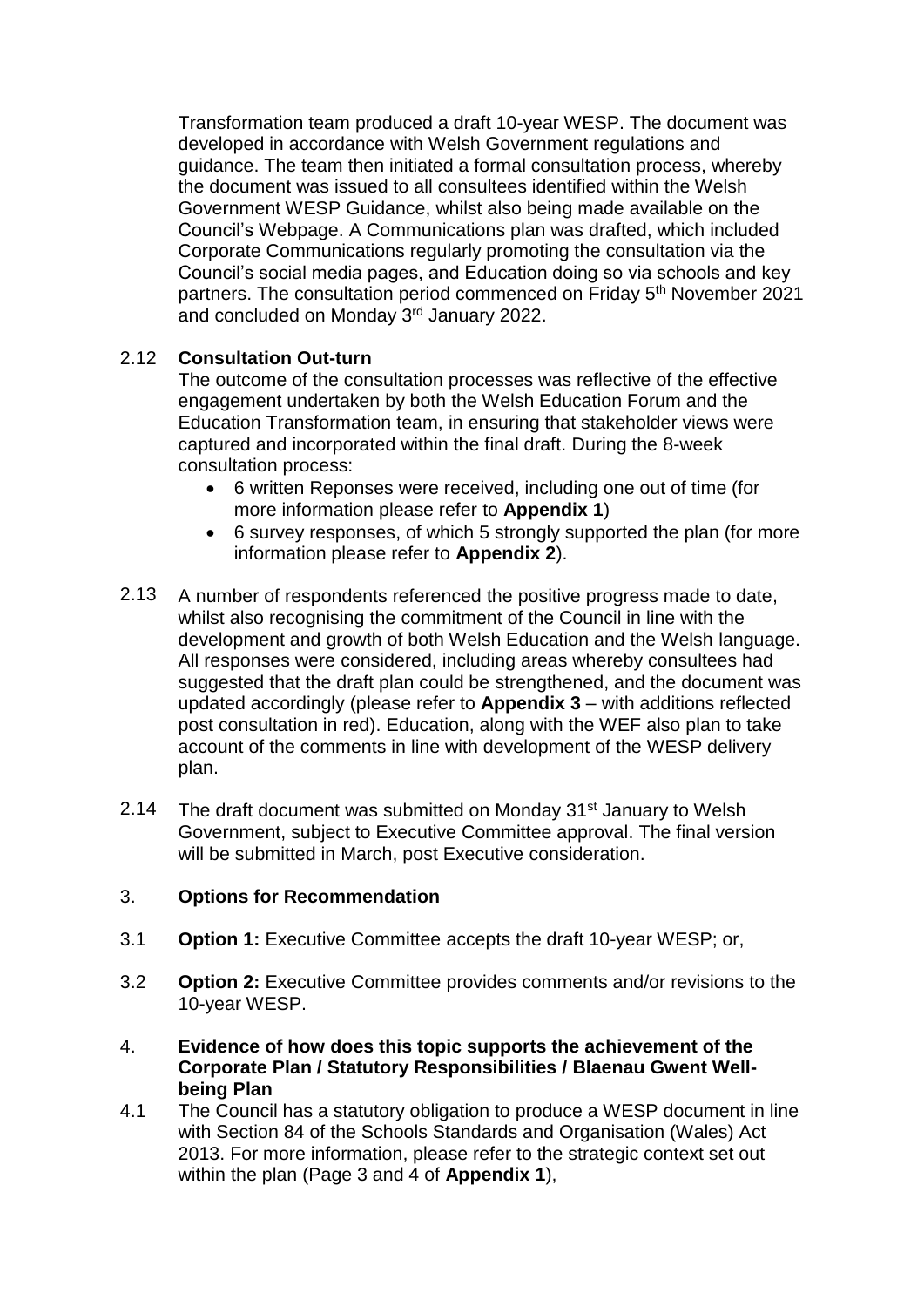4.2 The WESP is instrumental in securing continued access to and development of the Welsh language in line with Welsh Government's aim of one million Welsh speakers by 2050. Education is also a major contributor to the Blaenau Gwent Wellbeing Plan in that the Well-being of Future Generations (Wales) Act 2015, which requires public bodies to work towards seven well-being goals, one of which is 'A Wales of Vibrant Culture and Thriving Welsh Language'. The Council has a duty to promote and facilitate the use of Welsh and work towards the well-being goals. The process for planning Welsh-medium education also has a statutory basis under Section 84 of the 2013 Act.

## 5. **Implications Against Each Option**

#### 5.1 **Impact on Budget (short and long term impact)**

In line with effective implementation of the BG Welsh in Education Strategic Plan, we will be seeking to deliver a series of projects to enhance the provision of Welsh medium education. One such proposal being the new 210 place Welsh medium primary school, which is planned for implementation from the autumn-term 2023. Capital funding for this project (at an intervention rate of 100%), has been secured via the Welsh Government Welsh Medium Capital Grant. In addition, the Executive Committee has approved the revenue funding to support implementation.

5.1.1 Capital funding for future schemes will be sought via the Welsh Government Welsh Medium Capital Grant and/or 21<sup>st</sup> Century Schools Programme. There will also be revenue implications for future project proposals. We will apply for short-term revenue funding for these proposals via Welsh Govt. Should the revenue funding not be forthcoming, any additional revenue costs (both in the short-term and long-term), will be met from within the Individual Schools Budget (ISB). Proposals will be reported via the Council's political processes in line with invitations for the submission of each business case.

### 5.2 **Risk including Mitigating Actions**

The following implications are relevant to the Welsh in Education Strategic Plan:

- Failure to achieve the outcomes and targets established within the plan – this is mitigated by the extensive monitoring arrangements that are in place. The ET team review progress on a monthly basis, which is then reported to the WEF on a termly basis, taken via the Council's political processes and reported to Welsh Government annually.
- Compliance with statutory duty and legislative obligations this is managed in line with policy and guidance review and development; along with renewal of the WESP and annual reporting.
- Sustainability issues within the school estate in relation to Welshmedium education – this is managed and mitigated against by annual promotion drives, demand-based assessments, school capacity and projection calculations. The proposed seedling model also provides the opportunity to address latent demand, whilst eliciting further growth.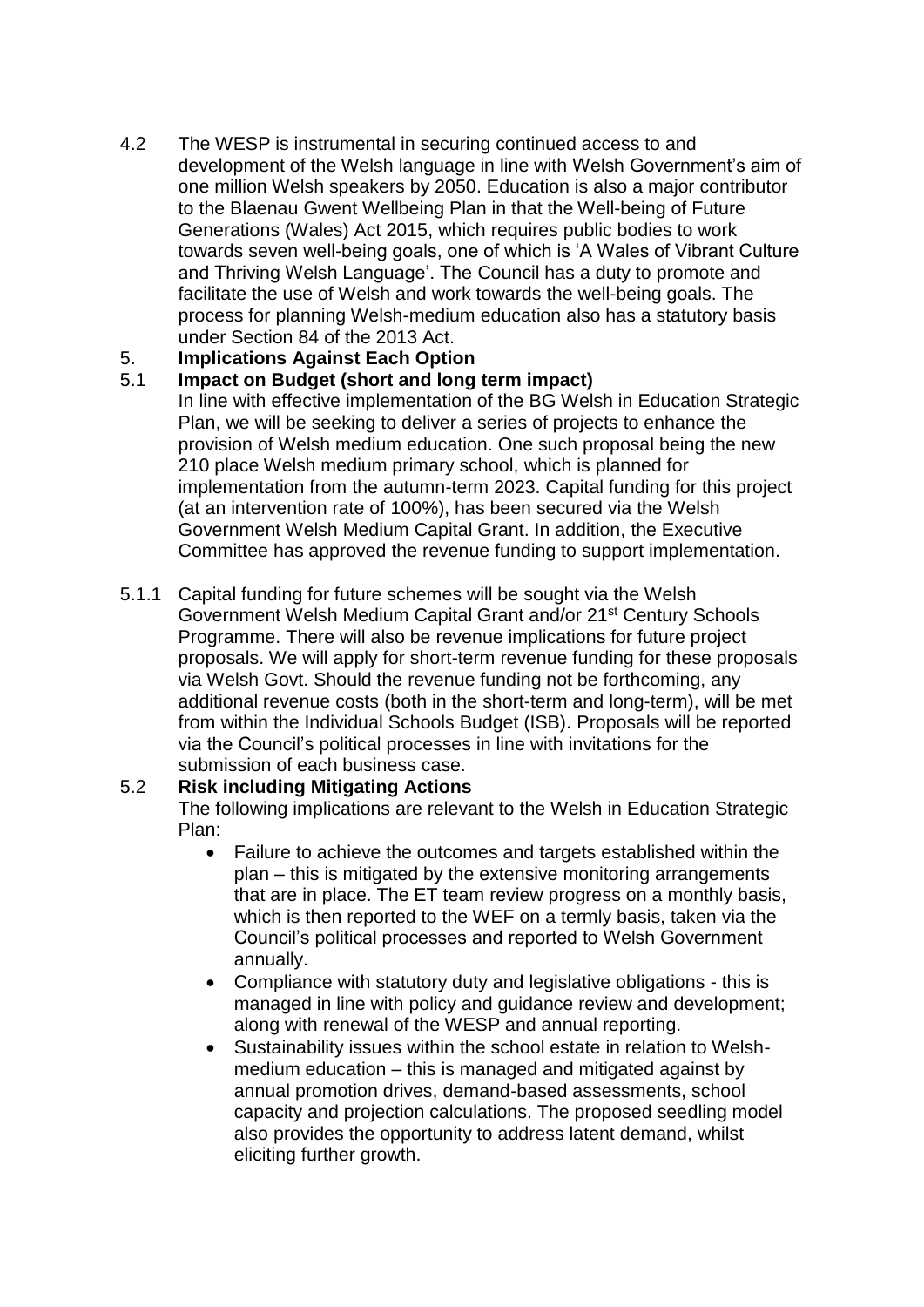# 5.3 **Legal**

There are no direct legal implications associated with this report.

## 5.4 **Human Resources**

There are no direct legal implications associated with this report.

## 6. **Supporting Evidence**

# 6.1 **Performance Information and Data**

The ET team reviewed progress in line with the current Welsh in Education Strategic Plan (2017-2020), the outcome of which was reported via the Council's political processes in December 2020. Blaenau Gwent 2019/20 self-assessment was based upon key progress in line with each priority area. The self-assessment was Amber, with the rate of completion against the 2019/20 action plan as follows:

- 84% (or 49 actions) are complete;
- 7% (or 4 actions) ongoing; and,
- 9% (5 actions) actions in development

# 6.2 **Expected outcome for the public**

The WESP aims to secure, facilitate, develop and improve Welsh medium education, along with access to associated provision locally.

## 6.3 **Involvement (consultation, engagement, participation)**

Stakeholder and end user needs and engagement are of paramount importance, and a key focus of the WESP, its implementation and monitoring. The plan is subject to consultation during the production phase, and reviewed on an annual basis. In addition, public and partner consultation processes are used to inform development, progression and learning relating to delivery of the plan.

# 6.4 **Thinking for the Long term (forward planning)**

The WESP serves to provide a strategic approach and underpins the direction and delivery of Welsh-medium provision and education in Blaenau Gwent over the next 10-years.

## 6.5 **Preventative focus**

The WESP aims to establish clear targets, shape, inform and improve the delivery of Welsh-medium provision and education. The plan also serves to address issues and gaps that exist, improving delivery, engagement and cohesion.

## 6.6 **Collaboration / partnership working**

The BG Welsh in Education Strategic Plan requires a collaborative approach in terms development, implementation, monitoring and progression. This is carried out via the Welsh in Education Forum, which has wide ranging representation from partner organisations and stakeholder groups; and is assured via the Council's political processes and reporting to Welsh Government.

## 6.7 **Integration (across service areas)**

The Blaenau Gwent Welsh in Education Strategic Plan is aligned to early year's childcare, education and play; pupil place planning, school organisation, 21st Century Schools, the work of Social Services and the Environment and Regeneration Directorates. Service integration is essential to ensure effective implementation, whilst also securing appropriate access to Welsh medium education and associated provision. The plan is monitored by the Welsh in Education Forum, whilst also feeding into other